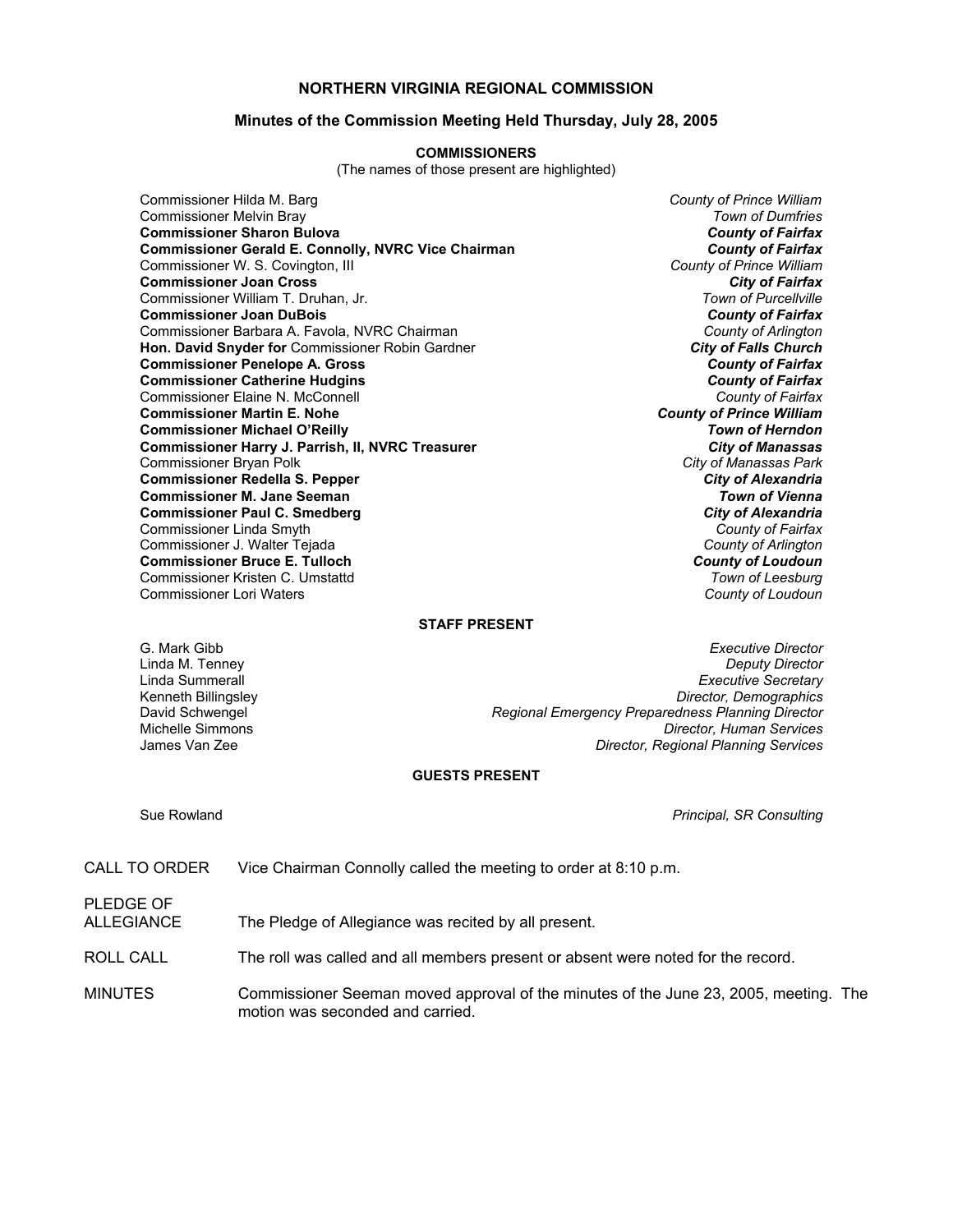| Summary Minutes of the Commission<br>July 28, 2005<br>Page 2<br><b>DISCUSSION OF</b><br><b>IMMIGRATION IN</b><br><b>NORTHERN</b> |                                                                                                                                                                                                                                                                                                                                                                                                                                                     |
|----------------------------------------------------------------------------------------------------------------------------------|-----------------------------------------------------------------------------------------------------------------------------------------------------------------------------------------------------------------------------------------------------------------------------------------------------------------------------------------------------------------------------------------------------------------------------------------------------|
| <b>VIRGINIA</b><br><b>Kenneth Billingsley</b>                                                                                    | Mr. Billingsley, NVRC's Director of Demographics, distributed a package of statistical<br>information and charts showing where immigrants live in Northern Virginia.                                                                                                                                                                                                                                                                                |
| Michael O'Reilly                                                                                                                 | Commissioner O'Reilly, Mayor of the Town of Herndon, discussed the town's proposed<br>regulated hiring site for day laborers. The Town Council adopted the plan in 2003. Four<br>months ago, Project Hope & Harmony submitted an application to operate to site, and<br>Fairfax County has earmarked operational funds. Commissioner O'Reilly explained that<br>regulated hiring site will prevent solicitation of day laborers at other locations. |
|                                                                                                                                  | Commissioner O'Reilly distributed copies of the ordinance and conditional use permit<br>application. He noted that a conditional use permit requires the applicant to comply with all<br>local, state and federal laws.                                                                                                                                                                                                                             |
|                                                                                                                                  | questions & answers Commissioner Connolly added that best practices on regulated day laborer hiring sites<br>throughout the country were looked at in conjunction with Herndon's project. He stated that<br>Commissioner O'Reilly has shown political courage and leadership throughout this<br>process.                                                                                                                                            |
|                                                                                                                                  | Commissioner Gross said the issue of the site location is the hardest part of this process.<br>Fairfax County members discussed the day laborer situation in Annandale, noting that<br>many of the day laborers are from other parts of the county and region.                                                                                                                                                                                      |
|                                                                                                                                  | Commissioner Hudgins stated the importance of remembering that this is a labor issue, not<br>an immigration issue. Commissioner Connolly said local elected officials need to find a<br>"win-win" solution without taking on federal immigration.                                                                                                                                                                                                   |
|                                                                                                                                  | Loudoun County Board Chairman Scott York said the proposed location sits on the border<br>with Loudoun County and asked if Loudoun County had approved an ordinance.<br>Commissioner O'Reilly said he hopes to work with the county and will follow-up.                                                                                                                                                                                             |
|                                                                                                                                  | The members commended Commissioner O'Reilly for his political courage on this issue.                                                                                                                                                                                                                                                                                                                                                                |
| <b>CONSENT</b><br><b>AGENDA</b>                                                                                                  | Mr. Gibb asked noted that staff prepared a revised resolution for substitute Title I vendors<br>and would like to present that resolution separately.                                                                                                                                                                                                                                                                                               |
|                                                                                                                                  | Commissioner Tulloch moved approval of the revised consent agenda, consisting of<br>Resolution No. P-06-03: Authorization to Purchase Goods and Services for the Second<br>Phase of 2-1-1 Planning Activities. The motion was seconded and carried unanimously.                                                                                                                                                                                     |
| <b>EXECUTIVE</b><br>DIRECTOR'S                                                                                                   |                                                                                                                                                                                                                                                                                                                                                                                                                                                     |
| <b>REPORT</b><br>А.                                                                                                              | Mr. Gibb pointed out that a report on affordable housing in the Program Highlights includes<br>a quote from Senator Mims mentioning affordable housing as an NVRC priority.                                                                                                                                                                                                                                                                         |
| <b>B.</b>                                                                                                                        | Mr. Gibb reported that both Commissioners Umstattd and Tulloch attended Virginia<br>Association of Planning District Commissions' (VAPDC) 2005 Summer Conference, and<br>Commissioner Tulloch was elected as VAPDC's 1 <sup>st</sup> Vice President.                                                                                                                                                                                                |
| C.                                                                                                                               | The Commission's September 22 meeting will be held in NVRC's new office at 3060<br>Williams Drive, Suite 510, Fairfax, Virginia 22031. The office phone numbers remain the<br>same.                                                                                                                                                                                                                                                                 |